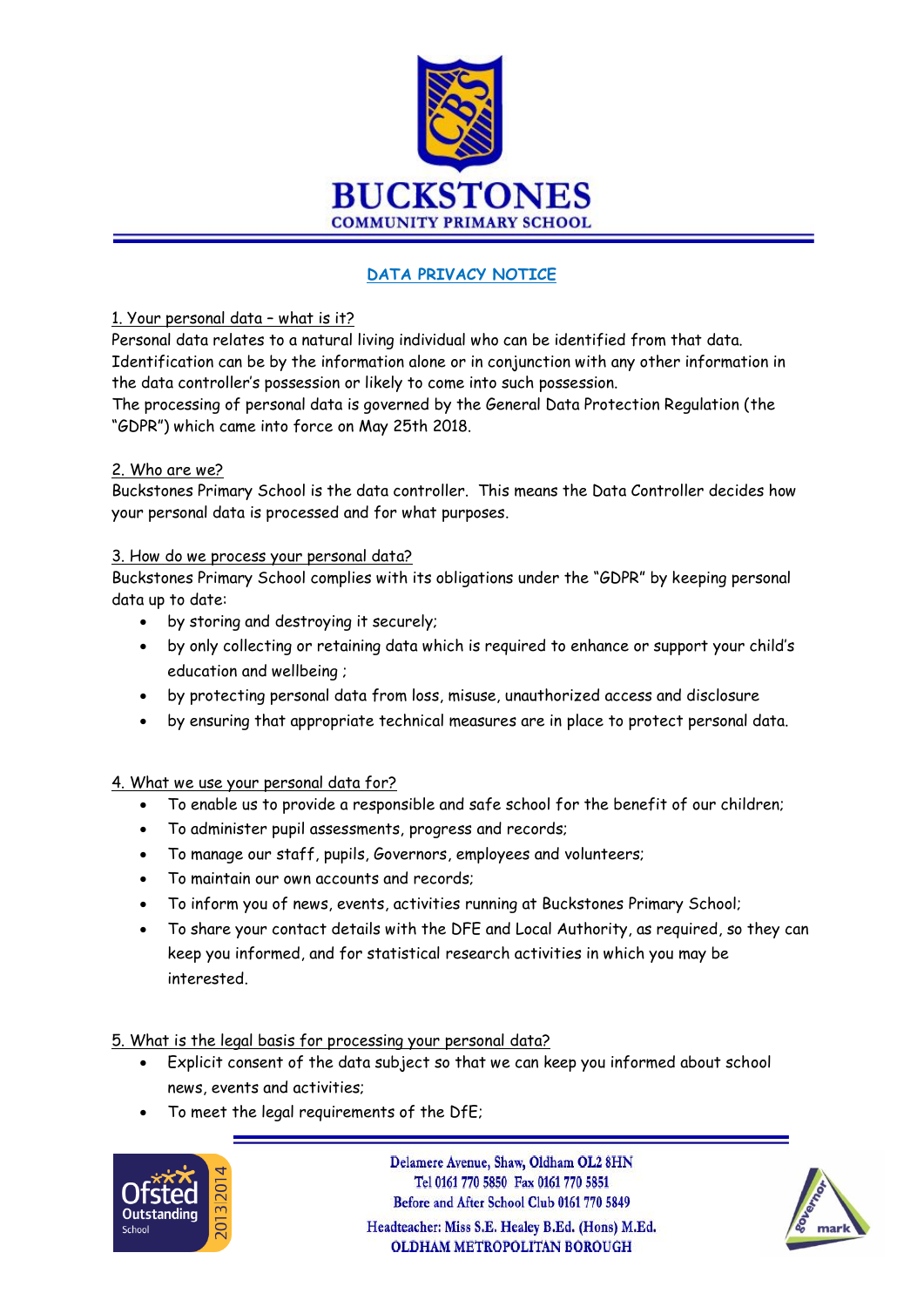

• Processing is necessary for carrying out obligations under employment, social security or social protection law, or collective agreement;

### 6. Sharing your personal data

Your personal data will be treated as strictly confidential and will only be shared with others for purposes connected with the school. We will only share your data with third parties outside of the school with your consent.

### 7. How long do we keep your personal data ?

We keep data in accordance with the guidance provided by the DFE. Details can be found in the full school Data Protection Policy available by contacting the school office.

Specifically, we retain data while it is still current on:

- children's name address and unique identification number
- telephone mobile numbers of those with parental responsibility for contact only
- attendance data
- behaviour/ exclusion data
- medical information
- special educational needs information
- pupil safeguarding information
- Pupil Premium Information re. Free School Meals
- Single Central Record and safeguarding data for Staff, Governors and Volunteers
- assessment data
- records relating to accidents/injury

#### 8. Your rights and your personal data

Unless subject to an exemption under the GDPR, you have the following rights with respect to your personal data:

- The right to request a copy of your personal data which Buckstones Primary School holds about you;
- The right to request that Buckstones Primary School corrects any personal data if it is found to be inaccurate or out of date;
- The right to request your personal data is erased where it is no longer necessary for Buckstones Primary School to retain such data;
- The right to withdraw your consent to the processing at any time;